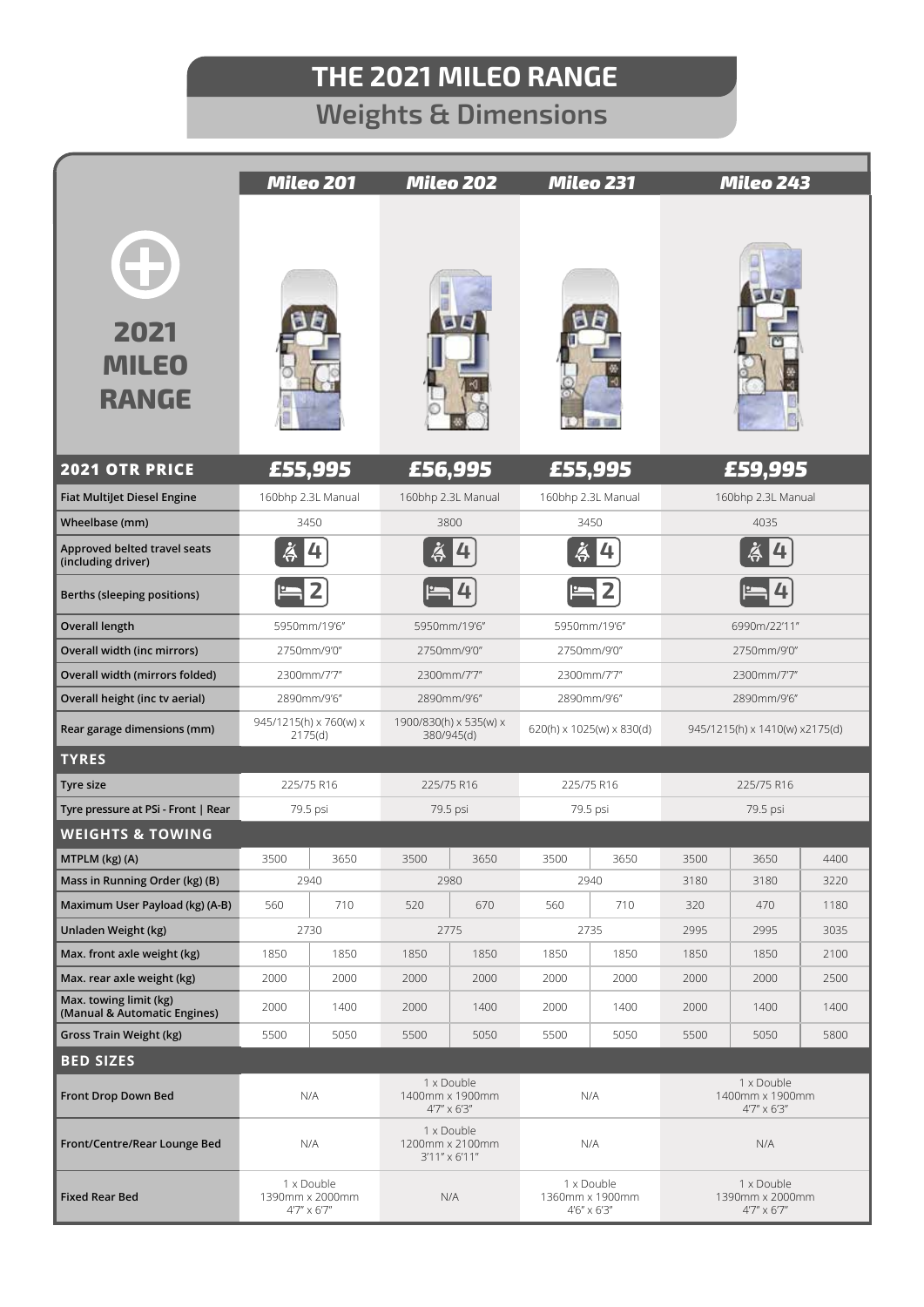## **THE 2021 MILEO RANGE**

## **Weights & Dimensions**

|                                                           | Mileo 282                                             |              |              | Mileo 286                                     |              |              | Mileo 294                                             |              |              |
|-----------------------------------------------------------|-------------------------------------------------------|--------------|--------------|-----------------------------------------------|--------------|--------------|-------------------------------------------------------|--------------|--------------|
| 2021<br><b>MILEO</b><br><b>RANGE</b>                      |                                                       |              |              |                                               |              |              |                                                       |              |              |
| <b>2021 OTR PRICE</b>                                     | £61,995                                               |              |              |                                               | £59,995      |              | £61,995                                               |              |              |
| <b>Fiat Multijet Diesel Engine</b>                        | 160bhp 2.3L Manual                                    |              |              | 160bhp 2.3L Manual                            |              |              | 160bhp 2.3L Manual                                    |              |              |
| Wheelbase (mm)                                            | 4035                                                  |              |              | 4035                                          |              |              | 4035                                                  |              |              |
| Approved belted travel seats<br>(including driver)        | ä<br>4                                                |              |              | ä<br>4                                        |              |              |                                                       |              |              |
| Berths (sleeping positions)                               |                                                       |              |              |                                               |              |              |                                                       |              |              |
| <b>Overall length</b>                                     | 7390mm/24'3"                                          |              |              | 6950mm/22'10"                                 |              |              | 7350mm/24'1"                                          |              |              |
| Overall width (inc mirrors)                               | 2750mm/9'0"                                           |              |              | 2750mm/9'0"                                   |              |              | 2750mm/9'0"                                           |              |              |
| Overall width (mirrors folded)                            | 2300mm/7'7"                                           |              |              | 2300mm/7'7"                                   |              |              | 2300mm/7'7"                                           |              |              |
| Overall height (inc tv aerial)                            | 2890mm/9'6"                                           |              |              | 2890mm/9'6"                                   |              |              | 2890mm/9'6"                                           |              |              |
| Rear garage dimensions (mm)                               | 1510(h) x 510(w) x1510(d)                             |              |              | 1190(h) x 805(w) x2175(d)                     |              |              | 760/1030(h) x 1380/800(w) x2175(d)                    |              |              |
| <b>TYRES</b>                                              |                                                       |              |              |                                               |              |              |                                                       |              |              |
| Tyre size                                                 | 225/75 R16                                            |              |              | 225/75 R16                                    |              |              | 225/75 R16                                            |              |              |
| Tyre pressure at PSi - Front   Rear                       | 79.5                                                  |              |              | 79.5                                          |              |              | 79.5                                                  |              |              |
| <b>WEIGHTS &amp; TOWING</b>                               |                                                       |              |              |                                               |              |              |                                                       |              |              |
| MTPLM (kg) (A)                                            | 3500                                                  | 3650         | 4400         | 3500                                          | 3650         | 4400         | 3500                                                  | 3650         | 4400         |
| Mass in Running Order (kg) (B)                            | 3220                                                  | 3220         | 3260         | 3130                                          | 3130         | 3170         | 3240                                                  | 3240         | 3280         |
| Maximum User Payload (kg) (A-B)                           | 280                                                   | 430          | 1140         | 370                                           | 520          | 1230         | 260                                                   | 410          | 1120         |
| Unladen Weight (kg)                                       | 3040                                                  | 3040         | 3080         | 2950                                          | 2950         | 2990         | 3060                                                  | 3060         | 3100         |
| Max. front axle weight (kg)<br>Max. rear axle weight (kg) | 1850<br>2000                                          | 1850<br>2000 | 2100<br>2500 | 1850<br>2000                                  | 1850<br>2000 | 2100<br>2500 | 1850<br>2000                                          | 1850<br>2000 | 2100<br>2500 |
| Max. towing limit (kg)<br>(Manual & Automatic Engines)    | 2000                                                  | 1400         | 1400         | 2000                                          | 1400         | 1400         | 2000                                                  | 1400         | 1400         |
| Gross Train Weight (kg)                                   | 5500                                                  | 5050         | 5800         | 5500                                          | 5050         | 5800         | 5500                                                  | 5050         | 5800         |
| <b>BED SIZES</b>                                          |                                                       |              |              |                                               |              |              |                                                       |              |              |
| Front Drop Down Bed                                       | 1 x Double<br>1400mm x 1900mm<br>$4'7'' \times 6'3''$ |              |              | 1 x Double<br>1400mm x 1900mm<br>4'7" x 6'3"  |              |              | 1 x Double<br>1400mm x 1900mm<br>$4'7'' \times 6'3''$ |              |              |
| Front/Centre/Rear Lounge Bed                              | 1 x Double<br>1400mm x 1900mm<br>$4'7'' \times 6'3''$ |              |              | 1 x Double<br>1300mm x 2100mm<br>4'3" x 6'11" |              |              | N/A                                                   |              |              |
| <b>Fixed Rear Bed</b>                                     | N/A                                                   |              |              | N/A                                           |              |              | 1 x Double<br>1390mm x 1900mm<br>$4'7'' \times 6'3''$ |              |              |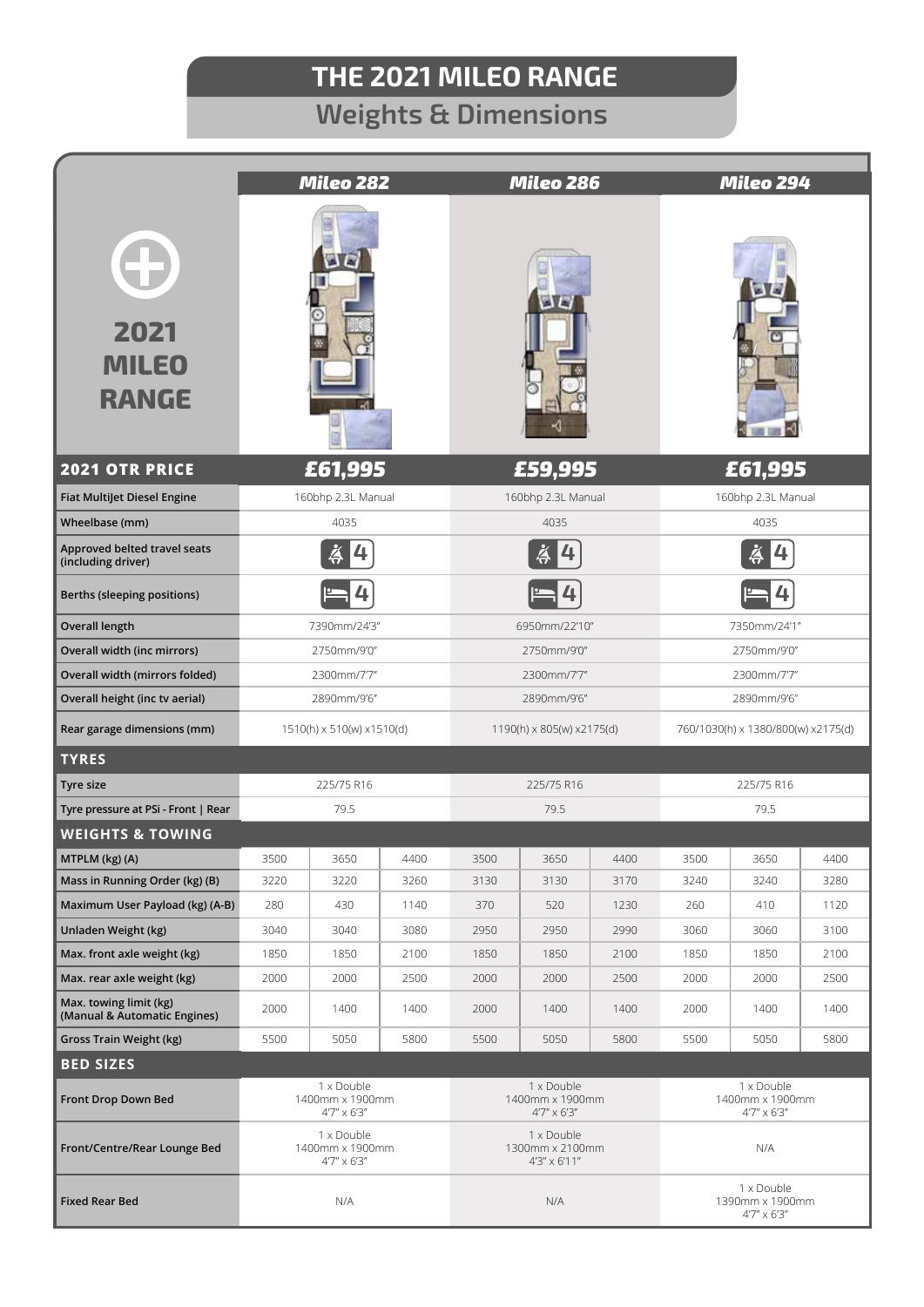## **THE 2021 MILEO RANGE SPECIFICATION**

### **CHASSIS**

- Fiat Ducato Euro 6D Chassis with 160bhp engine and 6 speed gearbox
- Automatic gearbox (9 speed) available as a cost option

### **DRIVER SAFETY**

- NCC approval and full UK specification
- Driver and passenger airbags • Cruise control
- ABS, ESP, Traction control, Hill assist and curve assist
- Increased rear axle width of 1980mm for better stability
- Remote central locking of cab doors and immobiliser
- Alloy wheels plus full spare on all models
- Electric cab windows

### **BODY CONSTRUCTION**

- Twin locking habitation door on UK side
- LED awning light
- External shower point
- External BBQ point • Rear spoiler with
- integrated tail lights
- Trackstar Leisure CAT6 Tracker with 1 years free subscription
- GRP and 99% wood free construction
- 25mm XPS insulation on sidewalls

### **ELECTRICS, GAS AND PLUMBING**

- 3x220v sockets
- 3x12v sockets
- TV aerial
- Large & easy to read 12v control panel near to the entrance door
- 12v fuse board

• Extractor hood

• Decorative kitchen lights • Metal drawer runners with soft closing system • Dual fuel gas/electric hob with glass lid with oven and grill • Stainless steel sink with glass lid

- 53mm XPS insulation on floor and roof
	- High impact, scratch resistant flooring
	- 120 litre fresh water tank isolated and heated with level sensor
	- 105 litre waste water tank isolated and heated with level sensor
	- Three point seat belts to all designated passenger seats
- High and low fixing points for optional rear mounted cycle rack
- Spacious rear garage with ample storage for leisure equipment & improved lighting for 2021 (selected models)
- Single key locking for habitation doors
- High level brake light
- Colour coded side skirts
- Grade III Winter pack including:
- **-** Insulated and heated waste tanks
- **-** Insulated external pipes
- **-** External thermal screen cover
- **-** External fridge vent covers
- 

### **KITCHEN WASHROOM**

- Thetford cassette toilet with electric flush and 18 litre wheeled holding tank
- Chrome finish brass mixer taps and shower head
- Rooflight with flyscreen • Towel holder
- Washbasin with single

(ඩ)

- door cupboard below • Fully separate shower
- Bathroom accessories
- Rear corner steadies • Concertina blinds on
- doors and windscreen • Removable carpets
- including entrance mat • High resilience seat foam
- and backrests (130 mm /5") • Heated driver and
- passenger cab seats • 2 double USB sockets
- located behind driver's seat
- Rear speakers
- NEW on/off isolator switch for radio
- - High quality double glazed opening windows with night-latch ventilation
	- Flyscreens and blinds on all windows
	- Entrance door with window and flyscreen
	- Gas bottle compartment
	- Gas regulator suitable for butane or propane

• Pressurized fresh water system with self-filling pump

• Isolation taps for gas appliances • Solar panel • Fan rooflight • Leisure Battery

- - ABS lower moulded rear panel with integral lights
	-

- Mains consumer unit with mains isolator • Low energy consumption
- LED lighting • Truma combi 6kW heating

• Microwave oven • 145 litre fridge/freezer with automatic energy selection (excl 201 & 286)

• 135 litre fridge/ freezer (286 only) • 80 litre fridge/ freezer (201 only) • Grey stone kitchen work top

and water system which operates on gas or electric

- wing mirrors
- Colour coded front bumper
- Rear bumper with led lights
- $\cdot$  CO<sub>2</sub> alarm
- Smoke alarm

- litre on selected models) • NEW Vehicle Graphics
- NEW black front grill

• 60 litre Fuel tank (90

with chrome stripe

## • 2 year chassis warranty

• Heated and electric

### • Automatic headlights and windscreen wipers

- Security pack
	-
	-
- 
- 
- 
- 
- Adjustable steering wheel • Fully upholstered swivel captain chairs with two arm rests and height adjustment
- Door pockets and bottle holders

**DRIVER COMFORT**

• Cab air conditioning • Cab reading lights

12<sub>v</sub> lighter sockets and USB port

**AUDIO SYSTEM**

- Aluminium dashboard kit
- Gear stick and steering wheel in leather finish

• Media function controls on steering wheel

• MP3 player, USB connection and Bluetooth handsfree • High level DAB radio with touch screen sat nav and integrated rear view observation camera